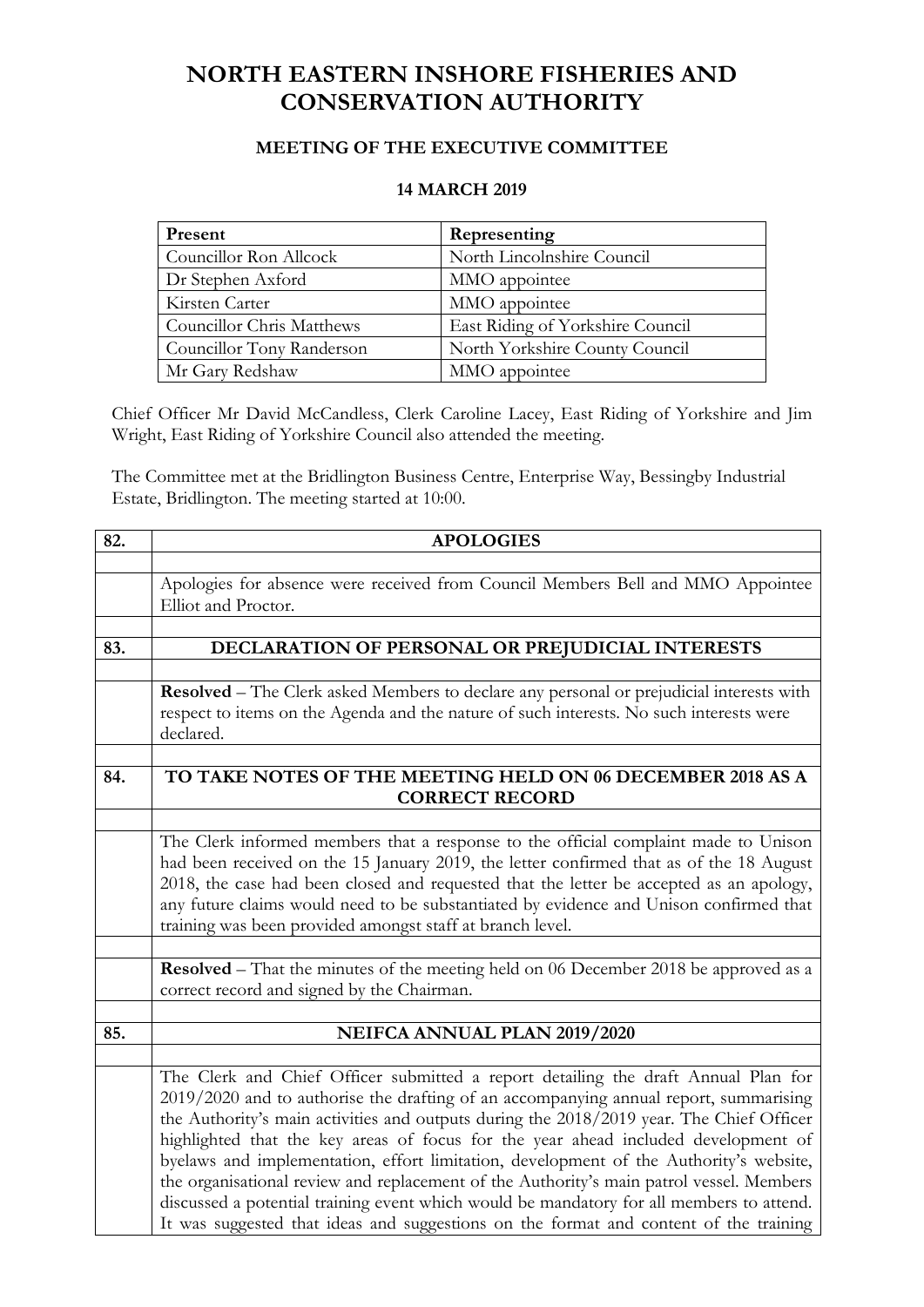|     | should be circulated amongst members for comment prior to the June Authority meeting.                                                                                                                                                                                                                                                                                                                                                                                                                                                                                                                                                                                                                                                                                                                                                                                                                                                                                                                                                                                                                                                                                                                                                                                                                                                                                                                                                                                                                                                                                                                                                                                                                                   |  |
|-----|-------------------------------------------------------------------------------------------------------------------------------------------------------------------------------------------------------------------------------------------------------------------------------------------------------------------------------------------------------------------------------------------------------------------------------------------------------------------------------------------------------------------------------------------------------------------------------------------------------------------------------------------------------------------------------------------------------------------------------------------------------------------------------------------------------------------------------------------------------------------------------------------------------------------------------------------------------------------------------------------------------------------------------------------------------------------------------------------------------------------------------------------------------------------------------------------------------------------------------------------------------------------------------------------------------------------------------------------------------------------------------------------------------------------------------------------------------------------------------------------------------------------------------------------------------------------------------------------------------------------------------------------------------------------------------------------------------------------------|--|
|     |                                                                                                                                                                                                                                                                                                                                                                                                                                                                                                                                                                                                                                                                                                                                                                                                                                                                                                                                                                                                                                                                                                                                                                                                                                                                                                                                                                                                                                                                                                                                                                                                                                                                                                                         |  |
|     | <b>Resolved</b> (a) Members endorsed the plan for 2019/2020 for submission to Defra to meet<br>the deadline of 1 April 2019.                                                                                                                                                                                                                                                                                                                                                                                                                                                                                                                                                                                                                                                                                                                                                                                                                                                                                                                                                                                                                                                                                                                                                                                                                                                                                                                                                                                                                                                                                                                                                                                            |  |
|     | (b) Members authorised the drafting of an annual report, summarising the Authority's<br>main activities and outputs during the 2018/2019 year for submission to the June 2019<br>meeting of the full Committee.                                                                                                                                                                                                                                                                                                                                                                                                                                                                                                                                                                                                                                                                                                                                                                                                                                                                                                                                                                                                                                                                                                                                                                                                                                                                                                                                                                                                                                                                                                         |  |
|     |                                                                                                                                                                                                                                                                                                                                                                                                                                                                                                                                                                                                                                                                                                                                                                                                                                                                                                                                                                                                                                                                                                                                                                                                                                                                                                                                                                                                                                                                                                                                                                                                                                                                                                                         |  |
| 86. | <b>URGENT ITEM - ISSUES SURROUNDING THE PRIMARY 6.4M</b><br>DAUGHTER RIGID INFLATABLE BOAT (RIB)                                                                                                                                                                                                                                                                                                                                                                                                                                                                                                                                                                                                                                                                                                                                                                                                                                                                                                                                                                                                                                                                                                                                                                                                                                                                                                                                                                                                                                                                                                                                                                                                                        |  |
|     |                                                                                                                                                                                                                                                                                                                                                                                                                                                                                                                                                                                                                                                                                                                                                                                                                                                                                                                                                                                                                                                                                                                                                                                                                                                                                                                                                                                                                                                                                                                                                                                                                                                                                                                         |  |
|     | The Chief Officer presented to members a briefing note which highlighted the current<br>pressing issues surrounding the primary 6.4m daughter Rigid Inflatable Boat (RIB), Bravo<br>One. The Authority's main 6.4 metre RIB, 'Bravo I', was built and commissioned in<br>Finland by Boomeranger boats in 2007 as the 'daughter' craft to North Eastern Guardian<br>III (NEG III) and delivered to the UK with the main patrol vessel. The hull is designed<br>specifically to operate from the after stern ramp of NEG III. The RIB is still powered by<br>its original engine, a Volvo Penta 130 horse power D31 diesel with SX Stern Drive which<br>has been well maintained throughout its operating life.<br>On 24 January 2019 the engine suffered a serious mechanical failure which has been<br>diagnosed as a potential broken crankshaft. The damaged engine and stern drive remain<br>out of the vessel pending a full appraisal of all the options and taking an urgent decision<br>on the agreed solution. Without the RIB, offshore operational activity is severely limited,<br>particularly in terms of capability to board and inspect vessels at sea and is totally reliant<br>on the Authority's 4.7 m RIB 'Protector II' which has to be towed by NEG III. The<br>briefing note included a full options appraisal on possible solutions, including repair and<br>re-installation of the original engine, installation of a new engine of a different make and<br>model and also the replacement of Bravo One.<br>Members were informed that the current issues faced in relation to, 'Bravo I', the main<br>6.4 m offshore RIB provided the opportunity to re-assess current offshore needs, address |  |
|     | the issues faced in terms of the specific mechanical breakdown and provide support to<br>cover the anticipated transition period through the building and commissioning of a new<br>main patrol vessel. Given that the matter was urgent and needed to be considered before<br>the next Authority meeting and in full consideration of all the options outlined within the<br>briefing paper, senior officers recommended the following:                                                                                                                                                                                                                                                                                                                                                                                                                                                                                                                                                                                                                                                                                                                                                                                                                                                                                                                                                                                                                                                                                                                                                                                                                                                                                |  |
|     | That a new engine and stern drive are installed in 'Bravo I' at an estimated cost of<br>1.<br>$f_{\rm L}16,000$ to be met from a combination of insurance cover and existing<br>operational budgetary provisions.                                                                                                                                                                                                                                                                                                                                                                                                                                                                                                                                                                                                                                                                                                                                                                                                                                                                                                                                                                                                                                                                                                                                                                                                                                                                                                                                                                                                                                                                                                       |  |
|     | 'Protector II' is sold.<br>2.                                                                                                                                                                                                                                                                                                                                                                                                                                                                                                                                                                                                                                                                                                                                                                                                                                                                                                                                                                                                                                                                                                                                                                                                                                                                                                                                                                                                                                                                                                                                                                                                                                                                                           |  |
|     | That an order for a new RIB of the same make and model as 'Bravo I' is placed<br>3.<br>with Boomeranger boats as the single source of supply at an anticipated cost of $\text{\textsterling}130,000$<br>to be met from a combination of income generated from the sale of 'Protector II', savings<br>made from the operational budget and general reserves.                                                                                                                                                                                                                                                                                                                                                                                                                                                                                                                                                                                                                                                                                                                                                                                                                                                                                                                                                                                                                                                                                                                                                                                                                                                                                                                                                             |  |
|     | Members discussed the various options, and agreed with the recommendations made by<br>the Chief Officer, it was agreed at the meeting that the funds to purchase the new RIB<br>should be utilised from the general reserves, alongside the funds generated from the sale<br>of the Authority's second Rigid Inflatable Boat, Protector II, and that any underspend<br>from 2018/19, should be used to replenish the general reserve.                                                                                                                                                                                                                                                                                                                                                                                                                                                                                                                                                                                                                                                                                                                                                                                                                                                                                                                                                                                                                                                                                                                                                                                                                                                                                   |  |
|     |                                                                                                                                                                                                                                                                                                                                                                                                                                                                                                                                                                                                                                                                                                                                                                                                                                                                                                                                                                                                                                                                                                                                                                                                                                                                                                                                                                                                                                                                                                                                                                                                                                                                                                                         |  |
|     | Resolved - (a) That a new engine and stern drive are installed in 'Bravo I' at an estimated<br>cost of $f_1$ 16,000 to be met from a combination of insurance cover and existing<br>operational budgetary provisions.                                                                                                                                                                                                                                                                                                                                                                                                                                                                                                                                                                                                                                                                                                                                                                                                                                                                                                                                                                                                                                                                                                                                                                                                                                                                                                                                                                                                                                                                                                   |  |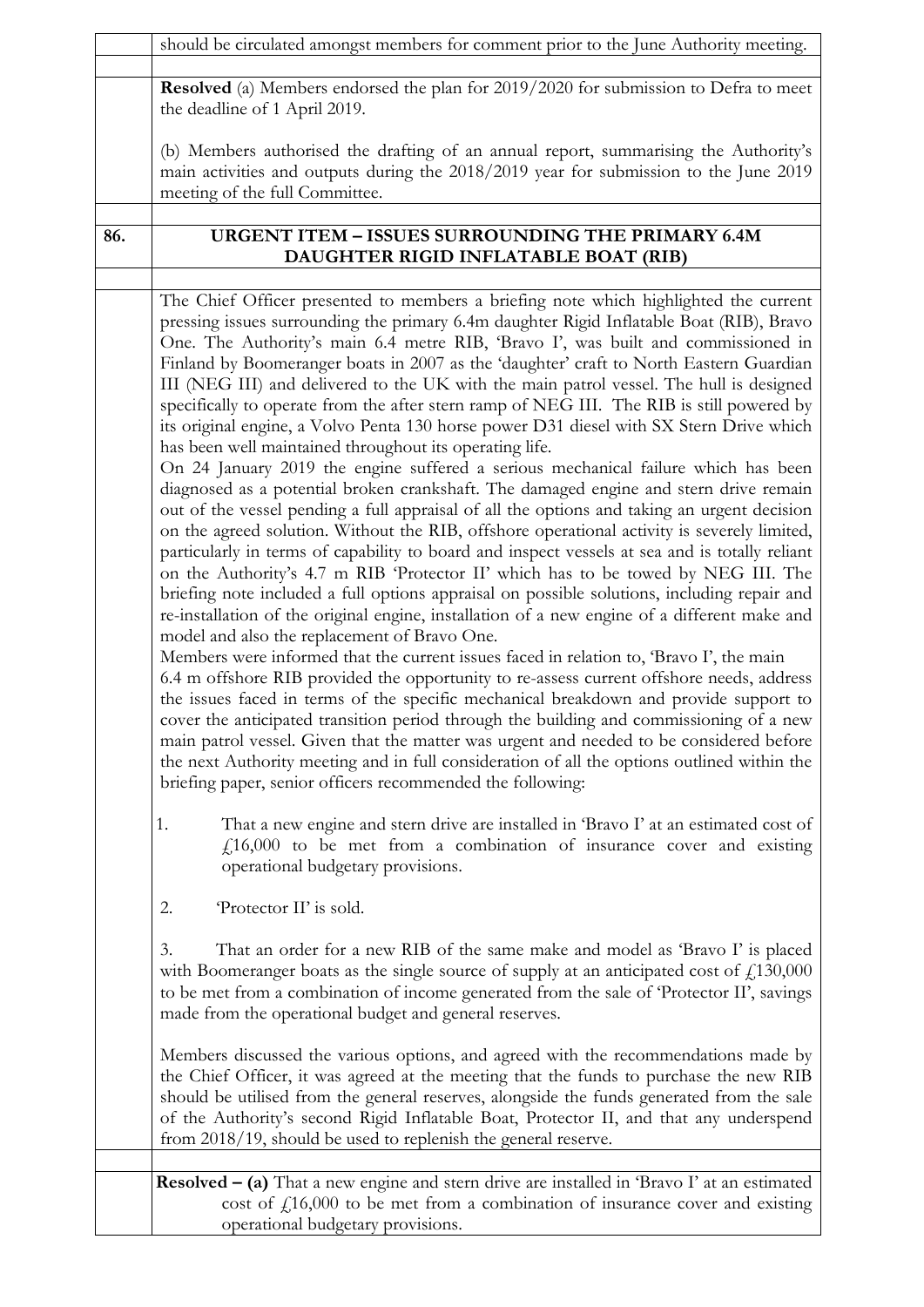(b) 'Protector II' is sold.

(c) That an order for a new RIB of the same make and model as 'Bravo I' is placed with Boomeranger boats as the single source of supply at an anticipated cost of  $f<sub>1</sub>130,000$  to be met from a combination of income generated from the sale of 'Protector II', savings made from the operational budget and general reserves.

| 87. | <b>BUDGET REPORT 2018/2019</b>                                                                                                                                                                                                                                                                                                                                                                                                                                                                                                                                                                                                                                                                                                                         |  |
|-----|--------------------------------------------------------------------------------------------------------------------------------------------------------------------------------------------------------------------------------------------------------------------------------------------------------------------------------------------------------------------------------------------------------------------------------------------------------------------------------------------------------------------------------------------------------------------------------------------------------------------------------------------------------------------------------------------------------------------------------------------------------|--|
|     |                                                                                                                                                                                                                                                                                                                                                                                                                                                                                                                                                                                                                                                                                                                                                        |  |
|     | The Treasurer of the Authority presented a report detailing the budget position at the end<br>of month 10 (January) in 2018/19. At the end of January 2019, the Authority had net<br>expenditure of £876,717 against an expected £883,168, under-spending by £6,451. The<br>projected outturn shows a balanced budget. Members agreed at the meeting that $\text{\textsterling}120,\!000$<br>would be utilised from the general reserve to fund the purchasing of a new Rigid<br>Inflatable Boat (RIB), and that any underspend from 2018/19, would be used to replenish<br>the general reserve.                                                                                                                                                       |  |
|     | <b>Resolved</b> – (a) That $f_{120,000}$ is used from the general reserve to purchase a new Rigid                                                                                                                                                                                                                                                                                                                                                                                                                                                                                                                                                                                                                                                      |  |
|     | Inflatable Boat, and any underspend from 2018/19 be used to replenish the reserve.<br>(b) Members noted the report.                                                                                                                                                                                                                                                                                                                                                                                                                                                                                                                                                                                                                                    |  |
|     |                                                                                                                                                                                                                                                                                                                                                                                                                                                                                                                                                                                                                                                                                                                                                        |  |
| 88. | <b>REVENUE BUDGET 2019/2020</b>                                                                                                                                                                                                                                                                                                                                                                                                                                                                                                                                                                                                                                                                                                                        |  |
|     |                                                                                                                                                                                                                                                                                                                                                                                                                                                                                                                                                                                                                                                                                                                                                        |  |
|     | The Treasurer provided members with a detailed budget for new 2019/20 financial year<br>which had been produced in line with the draft 2018 Annual Plan, Strategic Risk<br>Register and local priorities and in consultation with senior operational staff. Members<br>had previously agreed a total levy of $f_1$ , 224, 320 at the Authority meeting held on 6<br>December 2018. Members discussed the level and allocation of reserves held by the<br>Authority which were considered prudent for mitigating against the potential risks<br>associated with the Authority's operational activities including meeting inflationary<br>pressures, dealing with significant mechanical breakdowns and replacing the Authority's<br>main patrol vessel. |  |
|     | <b>Resolved</b> $-$ (a) That the draft budget for 2019/20 be approved                                                                                                                                                                                                                                                                                                                                                                                                                                                                                                                                                                                                                                                                                  |  |
|     | (b) That the level of general reserves is maintained at $\angle$ 228,449 (19%) of the annual levy.<br>(c) That $f_1$ 120,000 is used from the general reserve to purchase a new Rigid Inflatable<br>Boat, and any underspend from 2018/19 be used to replenish the reserve.                                                                                                                                                                                                                                                                                                                                                                                                                                                                            |  |
|     |                                                                                                                                                                                                                                                                                                                                                                                                                                                                                                                                                                                                                                                                                                                                                        |  |
| 89. | RISK MANAGEMENT STRATEGY & STRATEGIC & OPERATIONAL RISK                                                                                                                                                                                                                                                                                                                                                                                                                                                                                                                                                                                                                                                                                                |  |
|     | <b>REGISTER REVIEWS</b>                                                                                                                                                                                                                                                                                                                                                                                                                                                                                                                                                                                                                                                                                                                                |  |
|     | In accordance with the Risk Management Strategy an annual review had been undertaken.<br>The Clerk and Chief Officer presented the revised Strategy to Members for their<br>consideration and approval. The Chief Officer highlighted that in the main, identified<br>strategic and operational risk had largely remained unchanged since September 2018,<br>although there had been some changes in operational risk relating to staff vacancies,<br>funding for a replacement patrol vessel and implications surrounding the 2019<br>Organisational Review.                                                                                                                                                                                          |  |
|     |                                                                                                                                                                                                                                                                                                                                                                                                                                                                                                                                                                                                                                                                                                                                                        |  |
|     | <b>Resolved</b> - That the revised Risk Management Strategy be adopted and the revised<br>Strategic and Operational Risk Register be approved and reviewed in six months' time.                                                                                                                                                                                                                                                                                                                                                                                                                                                                                                                                                                        |  |
| 90. | NEIFCA HEALTH AND SAFETY POLICY & SAFE WORKING PRACTICES                                                                                                                                                                                                                                                                                                                                                                                                                                                                                                                                                                                                                                                                                               |  |
|     | 2019/2020                                                                                                                                                                                                                                                                                                                                                                                                                                                                                                                                                                                                                                                                                                                                              |  |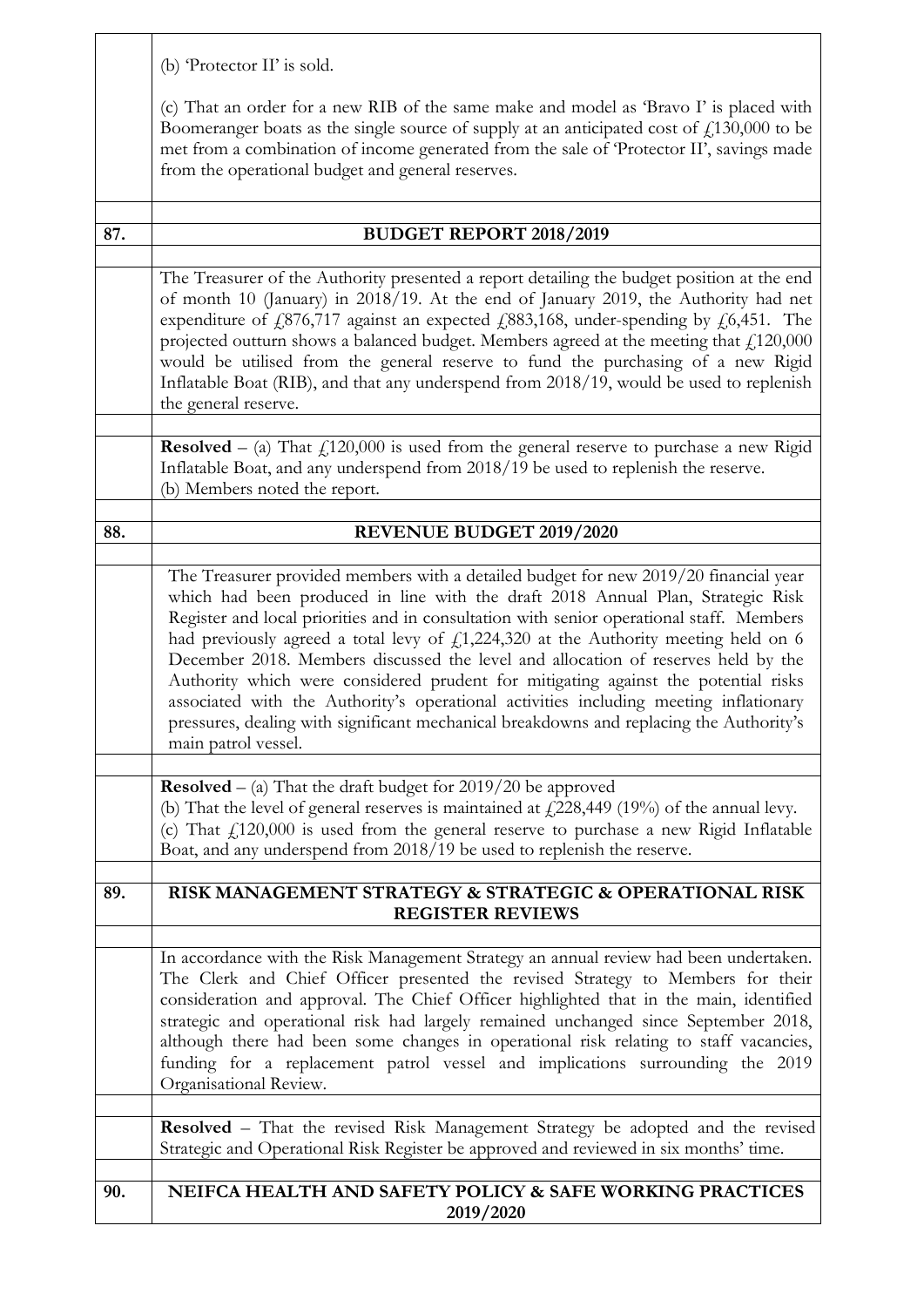|                                                                                                                                                                                                                                                                                                                                                                                                                                                                                                                                                                                                                                                                                                                                                                                                                                                                                                                                                                                                                                                                                                                                                                                                                                                                                                                                                                                                                                                                                                                                                                                                                                                                                                              | The Chief Officer provided a report to inform members of the completion of the annual<br>review of the Authority's Health & Safety provisions; a revised policy was included within<br>the report. The Chief Officer reported that policy and provisions were reviewed<br>continuously throughout the year at NEIFCA staffing and Senior Management Team<br>meetings and the guidance documents represented the most current version at the time<br>the report was written.<br>Members were informed that since the last review in September 2018 there had been no<br>notable incidents to report and as part of this standard six-monthly review all the Safe<br>Working Practices and supporting risk assessments have been fully reviewed and updated.<br>New provisions had been added to the 2019 Safe Working Practices document to cover<br>the use of drones |  |  |  |
|--------------------------------------------------------------------------------------------------------------------------------------------------------------------------------------------------------------------------------------------------------------------------------------------------------------------------------------------------------------------------------------------------------------------------------------------------------------------------------------------------------------------------------------------------------------------------------------------------------------------------------------------------------------------------------------------------------------------------------------------------------------------------------------------------------------------------------------------------------------------------------------------------------------------------------------------------------------------------------------------------------------------------------------------------------------------------------------------------------------------------------------------------------------------------------------------------------------------------------------------------------------------------------------------------------------------------------------------------------------------------------------------------------------------------------------------------------------------------------------------------------------------------------------------------------------------------------------------------------------------------------------------------------------------------------------------------------------|-----------------------------------------------------------------------------------------------------------------------------------------------------------------------------------------------------------------------------------------------------------------------------------------------------------------------------------------------------------------------------------------------------------------------------------------------------------------------------------------------------------------------------------------------------------------------------------------------------------------------------------------------------------------------------------------------------------------------------------------------------------------------------------------------------------------------------------------------------------------------|--|--|--|
|                                                                                                                                                                                                                                                                                                                                                                                                                                                                                                                                                                                                                                                                                                                                                                                                                                                                                                                                                                                                                                                                                                                                                                                                                                                                                                                                                                                                                                                                                                                                                                                                                                                                                                              |                                                                                                                                                                                                                                                                                                                                                                                                                                                                                                                                                                                                                                                                                                                                                                                                                                                                       |  |  |  |
|                                                                                                                                                                                                                                                                                                                                                                                                                                                                                                                                                                                                                                                                                                                                                                                                                                                                                                                                                                                                                                                                                                                                                                                                                                                                                                                                                                                                                                                                                                                                                                                                                                                                                                              | <b>Resolved</b> $-$ (a) Members noted the report.                                                                                                                                                                                                                                                                                                                                                                                                                                                                                                                                                                                                                                                                                                                                                                                                                     |  |  |  |
| 91.                                                                                                                                                                                                                                                                                                                                                                                                                                                                                                                                                                                                                                                                                                                                                                                                                                                                                                                                                                                                                                                                                                                                                                                                                                                                                                                                                                                                                                                                                                                                                                                                                                                                                                          | NEIFCA BYELAWS UPDATE - CRUSTACEA CONSERVATION & AIS<br><b>BYELAW</b>                                                                                                                                                                                                                                                                                                                                                                                                                                                                                                                                                                                                                                                                                                                                                                                                 |  |  |  |
|                                                                                                                                                                                                                                                                                                                                                                                                                                                                                                                                                                                                                                                                                                                                                                                                                                                                                                                                                                                                                                                                                                                                                                                                                                                                                                                                                                                                                                                                                                                                                                                                                                                                                                              |                                                                                                                                                                                                                                                                                                                                                                                                                                                                                                                                                                                                                                                                                                                                                                                                                                                                       |  |  |  |
|                                                                                                                                                                                                                                                                                                                                                                                                                                                                                                                                                                                                                                                                                                                                                                                                                                                                                                                                                                                                                                                                                                                                                                                                                                                                                                                                                                                                                                                                                                                                                                                                                                                                                                              | The Chief Officer presented a report to update the group on all current fisheries byelaw<br>work streams.                                                                                                                                                                                                                                                                                                                                                                                                                                                                                                                                                                                                                                                                                                                                                             |  |  |  |
|                                                                                                                                                                                                                                                                                                                                                                                                                                                                                                                                                                                                                                                                                                                                                                                                                                                                                                                                                                                                                                                                                                                                                                                                                                                                                                                                                                                                                                                                                                                                                                                                                                                                                                              | <b>Byelaw XXVIII Crustacea Conservation Byelaw 2018</b>                                                                                                                                                                                                                                                                                                                                                                                                                                                                                                                                                                                                                                                                                                                                                                                                               |  |  |  |
| This new byelaw regulation was made by the Authority at its meeting on 14 June 2018. It<br>retains, updates and rationalises existing management regulations covering the exploitation<br>of lobster, edible crab, velvet crab and nephrops within the Authority's district and<br>included some other key revisions including protection for egg bearing lobsters, V'<br>notched lobsters and a new protection for 'soft' lobsters. Following a period of informal<br>consultation with the MMO IFCA byelaws team, formal public consultation commenced<br>on 15 October 2018 and concluded on 7 December 2018. In total the Authority received<br>ten objections to the proposal, primarily in relation to the new maximum vessel length<br>size for shell fishing of 10 m within the 3 nautical mile limit and the prohibitions on taking<br>soft and mutilated lobsters. Prior to responding to the objections, all members were<br>contacted via email on 24 January 2019, the Chief Officer outlined his intentions to<br>strengthen some of the definitions contained within the byelaw, particularly relating to<br>'soft' lobsters and submit the byelaw proposal for formal confirmation. The definition of<br>'soft lobster' was strengthened within the draft byelaw and it was submitted for formal<br>confirmation on 8 February 2019. Following a preliminary review of the submission some<br>minor changes were recommended to the wording of the draft regulation. A revised draft<br>of both the regulation and supporting Regulatory Impact assessment were re-submitted<br>for confirmation on 18 February 2019 and copies were included within the report for<br>member's information. |                                                                                                                                                                                                                                                                                                                                                                                                                                                                                                                                                                                                                                                                                                                                                                                                                                                                       |  |  |  |
|                                                                                                                                                                                                                                                                                                                                                                                                                                                                                                                                                                                                                                                                                                                                                                                                                                                                                                                                                                                                                                                                                                                                                                                                                                                                                                                                                                                                                                                                                                                                                                                                                                                                                                              | XXXI Automatic Identification System (AIS) Byelaw 2016                                                                                                                                                                                                                                                                                                                                                                                                                                                                                                                                                                                                                                                                                                                                                                                                                |  |  |  |
| The proposed AIS byelaw was one of five regulations which were formally made by the<br>Authority on 27 April 2016 which also included the following:                                                                                                                                                                                                                                                                                                                                                                                                                                                                                                                                                                                                                                                                                                                                                                                                                                                                                                                                                                                                                                                                                                                                                                                                                                                                                                                                                                                                                                                                                                                                                         |                                                                                                                                                                                                                                                                                                                                                                                                                                                                                                                                                                                                                                                                                                                                                                                                                                                                       |  |  |  |
|                                                                                                                                                                                                                                                                                                                                                                                                                                                                                                                                                                                                                                                                                                                                                                                                                                                                                                                                                                                                                                                                                                                                                                                                                                                                                                                                                                                                                                                                                                                                                                                                                                                                                                              | XVIII Method and Area of Fishing (Netting) Byelaw 2016<br>XXIX Humber Estuary Fishing Byelaw 2016<br>XXXI Catch Returns Byelaw 2016<br>$\bullet$<br>XXII Shellfish Permit Byelaw 2016                                                                                                                                                                                                                                                                                                                                                                                                                                                                                                                                                                                                                                                                                 |  |  |  |
|                                                                                                                                                                                                                                                                                                                                                                                                                                                                                                                                                                                                                                                                                                                                                                                                                                                                                                                                                                                                                                                                                                                                                                                                                                                                                                                                                                                                                                                                                                                                                                                                                                                                                                              | Following informal review by the Marine Management Organisation the byelaws<br>progressed to formal consultation which commenced on 21 December 2016 and                                                                                                                                                                                                                                                                                                                                                                                                                                                                                                                                                                                                                                                                                                              |  |  |  |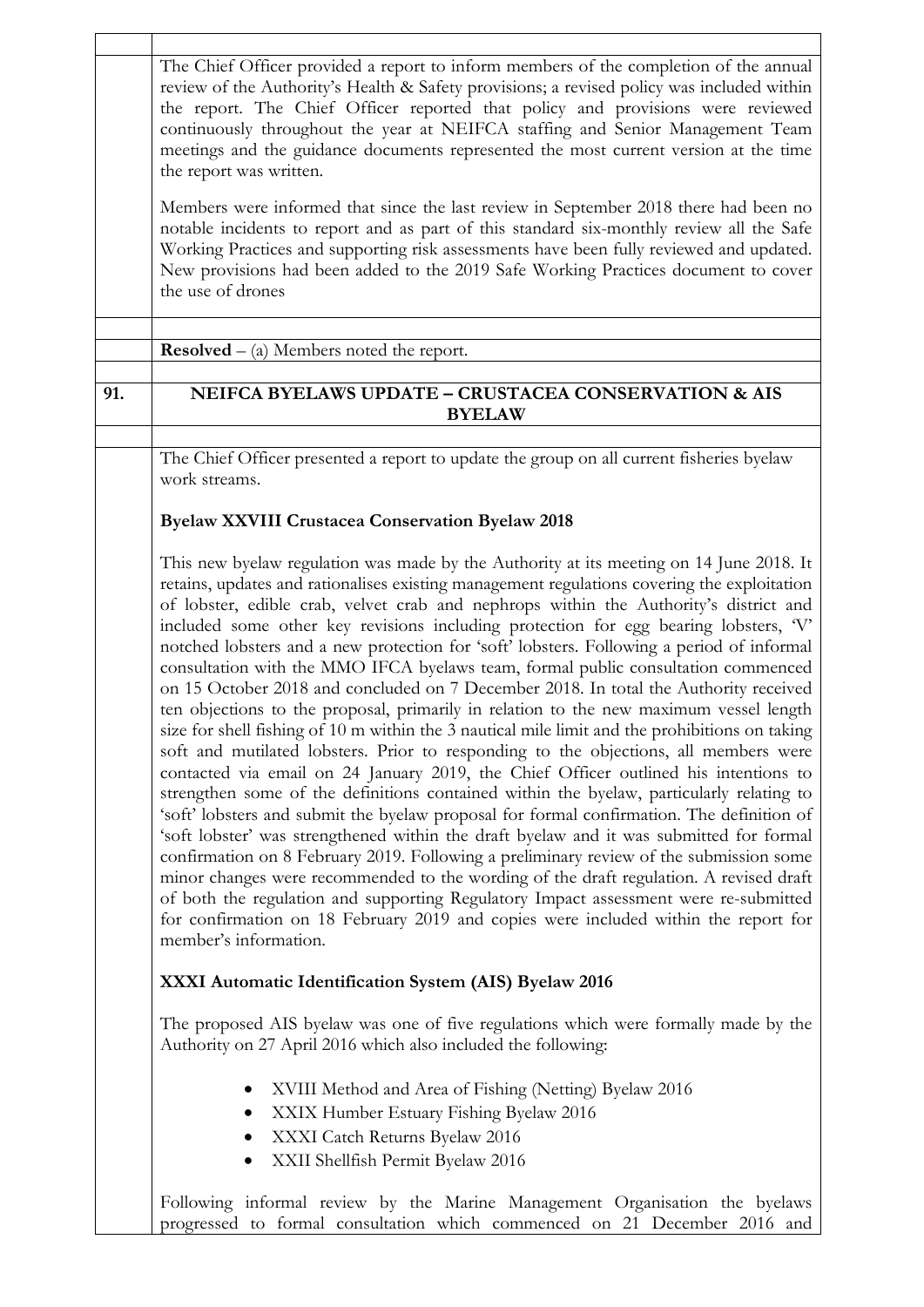terminated on 17 February 2017.

During the formal consultation process 44 responses were received including two multisignature petitions. Members considered the output from the formal consultation on 20 July 2017 and agreed to continue with the progression of the byelaws with the exception of the Shellfish Permit regulation which needed further consideration. Since July 2017 the byelaws have passed through two further reviews by the Marine Management Organisation (MMO) and at one point had been signed and formally submitted to Defra but were sent back into the quality assessment process overseen by the MMO. Further delays have resulted from issues surrounding the supporting Regulatory Impact Assessments (RIAs). Since the 25 May 2018 officers had made further submissions and representations, regarding the byelaws, to the MMO IFCA byelaw team via the Authority's legal advisors. On 8 October 2018 the MMO advised officers that the quality assurance process had been completed on three of the four byelaws with the exception of the AIS Byelaw which carried a recommendation that it should be subject to a further period of formal consultation. The MMO considered that given the significant development of the national IVMS project since the original byelaw was made in 2016, necessitating subsequent changes to the supporting RIA, a further period of consultation was felt appropriate. To that end officers commenced a second period of formal consultation on the AIS byelaw alongside the Crustacea Conservation Regulation on 15 October 2018. This consultation period closed on 7 December 2018. During the second period of formal consultation on the AIS byelaw proposal the Authority received eighteen objections and two letters of support for the measure. Sixteen of the eighteen objections came from representatives of the recreational rod fishing sector and two from the commercial fishing industry.

The objections from the recreational rod fishing sector raised a number of complex issues relating to the commercial classification of recreational charter fishing businesses many of which carried no clear or immediate answer. Copies of all the objections received and responses were attached for additional information. Prior to responding to the objections the Chief Officer contacted all members via email on 21 December 2018 indicating his intention to remove the recreational fishing sector from the scope of the byelaw provisions and re-submit the regulation for formal confirmation. All members were supportive and the AIS byelaw was re-submitted for formal confirmation on 24 January 2019 and alongside the three other outstanding byelaws, is now, finally, being considered by senior Defra officials.

|  | Resolved – Members noted the report. |  |
|--|--------------------------------------|--|
|--|--------------------------------------|--|

## **92. CHIEF OFFICER OPERATIONAL UPDATE**

The Chief Officer presented a report to provide an operational update for members' information. Members were updated on the situation surrounding the permitted intertidal sea bass fishery. Given the continuing EU prohibition on commercial sea bass fishing from the shore, the final issue of NEIFCA permits for the 2018/2019 season had been withheld. At the last meeting of the Executive Committee, held on 6 December 2018, members were updated on communications received from the netsmen who were requesting that they be permitted to work sole nets for the remainder of the season which would have run until the end of April 2019. A response to that request was sent to the fishermen's legal representative on 10 December 2018 and at the time of writing the reports, no formal reply had been received, however the Chief Officer had been notified that the netsman were no longer taking legal representation. The Chief Officer informed members that it was his decision to issue permits to the netsman to enable them to work sole nets for the remainder of the season, May and June, this process would commence at the end of March 2019. It was highlighted to members that a strategy would need to be agreed prior to the application process which would commence once again in October